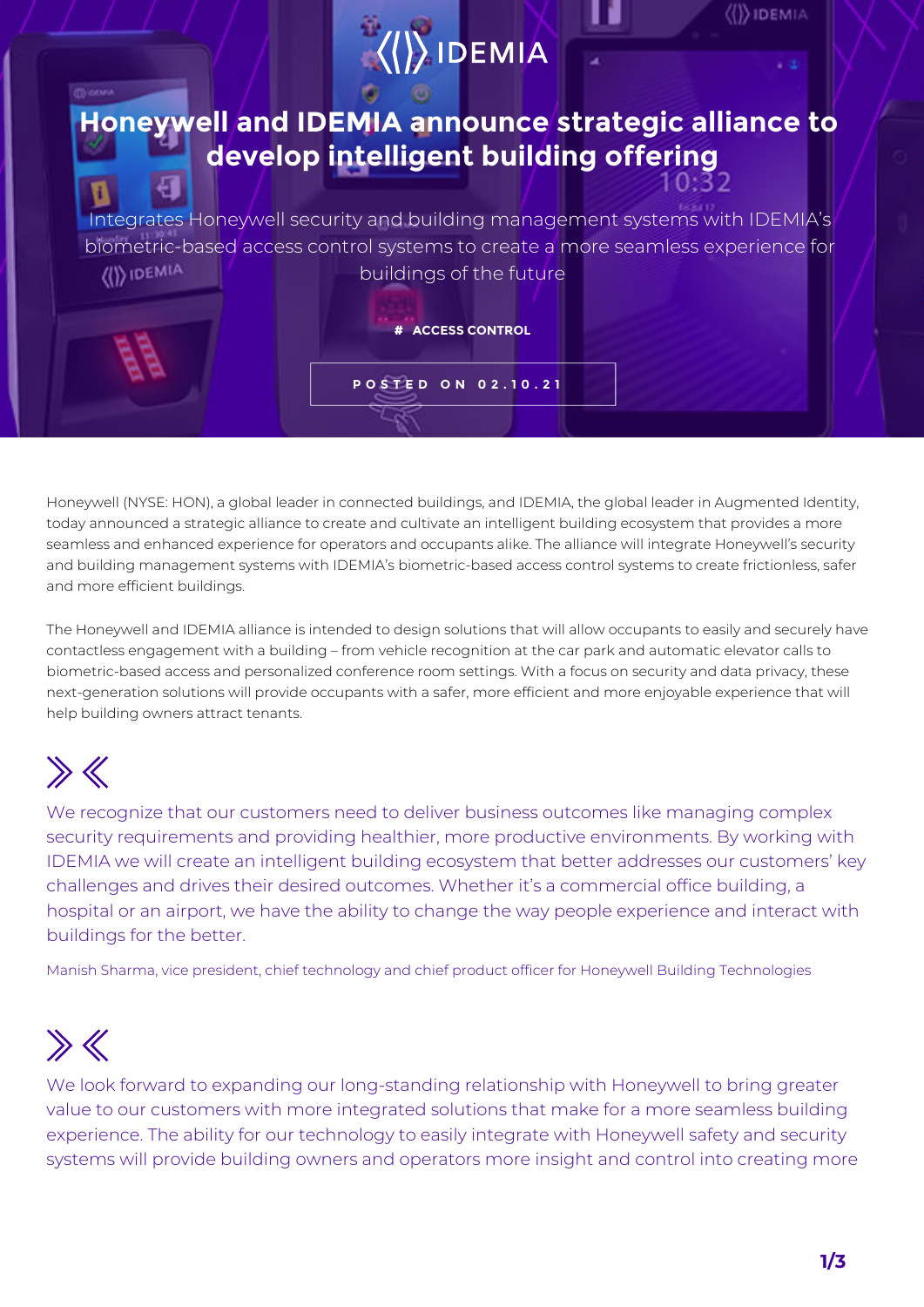### efficient buildings, while putting the occupant experience first.

#### Matt Cole, CEO, Secure Enterprise Transactions Division, IDEMIA

IDEMIA's field-proven AI-based products and solutions — like Morpho*Wave*TM, a contactless fingerprint device that scans four fingerprints in less than one second; VisionPass, the most advanced facial recognition terminal; or Augmented Vision, a biometric video analytics platform — integrate with Honeywell security and building management systems. Honeywell's systems include Pro-Watch Integrated Security Suite, MAXPRO Cloud and Enterprise Buildings Integrator.

Honeywell and IDEMIA will work together to deliver more powerful integrations through aligned product creation and joint product roadmaps. The integrated offerings will allow building operators to respond rapidly and effectively to alarms or incidents by providing an incident workflow package that allows Standard Operating Procedures (SOPs) to be configured, reducing compliance exceptions, security risks and response times.

IDEMIA products also support Honeywell's **Healthy Buildings** solutions that help building owners improve building environments, operate more cleanly and safely and encourage sustained compliance with changing building standards, safety guidelines, government-issued regulations and a company's risk management policies. Honeywell's Healthy Buildings solutions provide a holistic view of a building's health based on key factors such as indoor air quality, occupant flow, personal protection equipment (PPE) analytics, contactless access, thermal screening, social distancing and sanitation efficacy.

To learn more about Honeywell and IDEMIA collaborations click **here**.

About us - IDEMIA, the global leader in augmented identity, provides a trusted environment enabling citizens and consumers alike to perform their daily critical activities (such as pay, connect and travel), in the physical as well as digital space.

Securing our identity has become mission critical in the world we live in today. By standing for augmented identity, an identity that ensures privacy and trust and quarantees secure, authenticated and verifiable transactions, we reinvent the way we think, produce, use and protect one of our greatest assets – our identity – whether for individuals or for objects, whenever and wherever security matters. We provide augmented identity for international clients from financial, telecom, identity, public security and IoT sectors. With close to 15,000 employees around the world, IDEMIA serves clients in 180 countries. For more information, visit www.idemia.com or follow @IDEMIAGroup on Twitter.

About Honeywell Building Technologies - Honeywell Building Technologies (HBT) is a global business with more than 18,000 employees. HBT creates products, software and technologies found in more than 10 million buildings worldwide. Commercial building owners and operators use our technologies to help create safe, energy efficient, sustainable and productive facilities. For more news and information on Honeywell Building Technologies, visit http://www.honeywell.com/newsroom.

Honeywell (www.honeywell.com) is a Fortune 100 technology company that delivers industry specific solutions that include aerospace products and services; control technologies for buildings and industry; and performance materials globally. Our technologies help aircraft, buildings, manufacturing plants, supply chains, and workers become more connected to make our world smarter, safer, and more sustainable. For more news and information on Honeywell, please visit www.honeywell.com/newsroom.